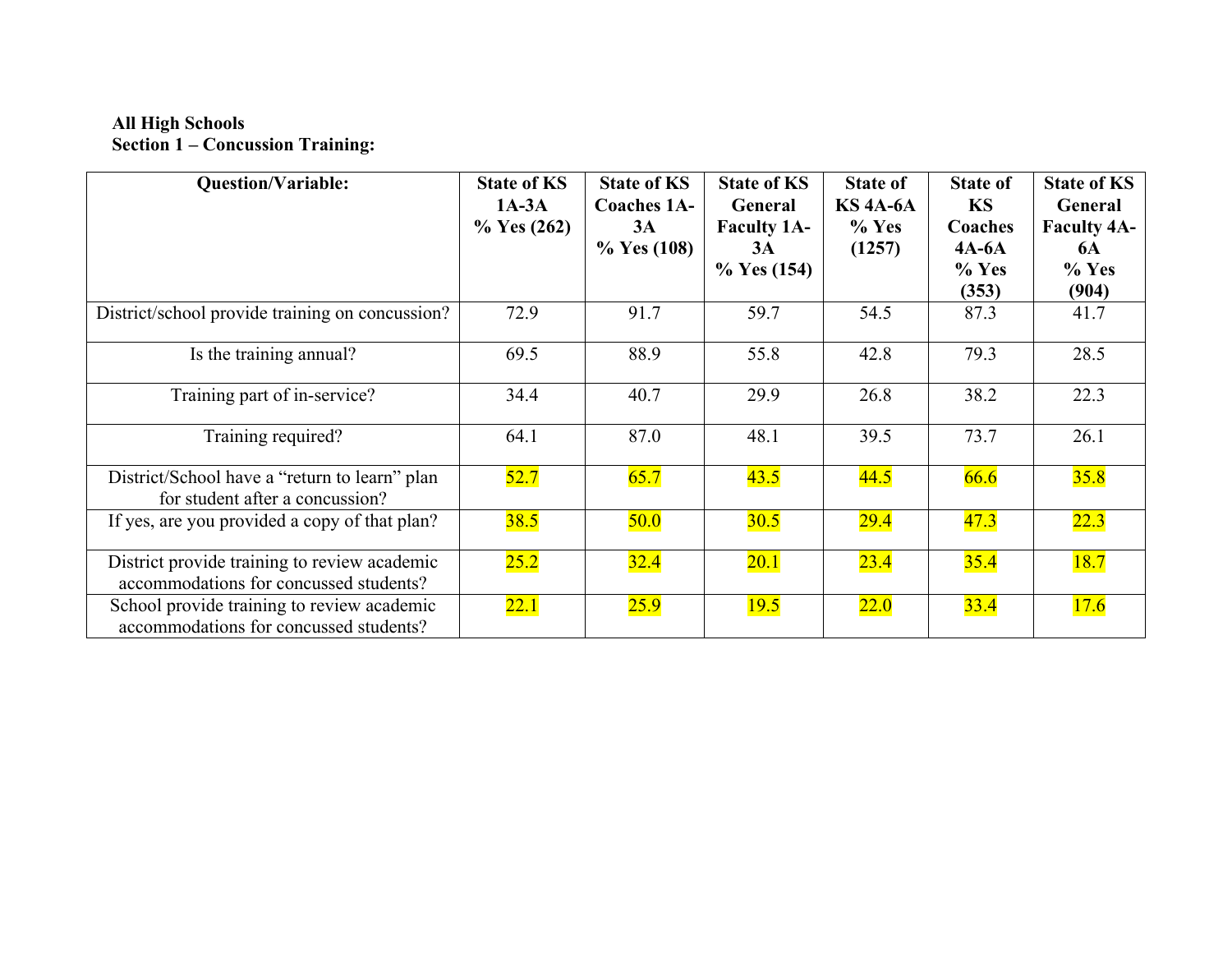**All High Schools Section 2 – Awareness of Policies:** 

| Question/Variable: Are you aware of the                                                                                                 | <b>State of KS</b><br>$1A-3A$<br>$\%$ Yes (262) | <b>State of KS</b><br><b>Coaches 1A-</b><br>3A<br>$\%$ Yes (108) | <b>State of KS</b><br>General<br><b>Faculty 1A-</b><br>3A<br>$\%$ Yes (154) | <b>State of</b><br><b>KS 4A-6A</b><br>$%$ Yes<br>(1257) | <b>State of</b><br><b>KS</b><br><b>Coaches</b><br>$4A-6A$<br>$%$ Yes<br>(353) | <b>State of</b><br><b>KS</b><br><b>General</b><br><b>Faculty</b><br>$4A-6A$<br>$%$ Yes<br>(904) |
|-----------------------------------------------------------------------------------------------------------------------------------------|-------------------------------------------------|------------------------------------------------------------------|-----------------------------------------------------------------------------|---------------------------------------------------------|-------------------------------------------------------------------------------|-------------------------------------------------------------------------------------------------|
| National Federation of State High Schools<br>Association's (NFHS) suggested guidelines for<br>management of concussion in sports?       | 66.4                                            | <b>94.4</b>                                                      | 46.8                                                                        | 46.4                                                    | 87.3                                                                          | 30.4                                                                                            |
| Kansas State High School Activities<br>Association's (KSHSAA) concussion policy?                                                        | 76.3                                            | 95.4                                                             | 63.0                                                                        | 50.1                                                    | 90.4                                                                          | 34.4                                                                                            |
| Kansas Sports Concussion Partnership? (KSCP)                                                                                            | 32.8                                            | 50.9                                                             | 20.1                                                                        | 23.1                                                    | 48.2                                                                          | <b>13.3</b>                                                                                     |
| Recommended return-to-learn KSHSAA<br>concussion policy?                                                                                | 50.8                                            | 72.2                                                             | 35.7                                                                        | 34.8                                                    | 66.3                                                                          | 22.5                                                                                            |
| School administrators or educators concussion<br>guides provided by the KSCP to assist with<br>return-to-learn strategies for students? | 31.7                                            | 45.4                                                             | 22.1                                                                        | 22.8                                                    | 42.5                                                                          | 15.2                                                                                            |
| REAP concussion management guide?                                                                                                       | 9.2                                             | 13.9                                                             | 5.8                                                                         | 8.0                                                     | 17.3                                                                          | 4.4                                                                                             |
| CDC's HEADS UP to Schools sports concussion<br>guide?                                                                                   | 31.3                                            | 46.3                                                             | 20.8                                                                        | 20.0                                                    | 44.2                                                                          | 10.5                                                                                            |
| CDC's HEADS UP to Schools concussion guide<br>(general)?                                                                                | 29.0                                            | 40.7                                                             | 20.8                                                                        | 17.3                                                    | 40.2                                                                          | 8.4                                                                                             |
| Specific school or district concussion policy?                                                                                          | 57.3                                            | 74.1                                                             | 45.5                                                                        | 45.7                                                    | 75.4                                                                          | 34.1                                                                                            |
| Any recommended return-to-learn school or<br>district protocol?                                                                         | 42.0                                            | 55.6                                                             | 32.5                                                                        | 34.5                                                    | 55.8                                                                          | 26.2                                                                                            |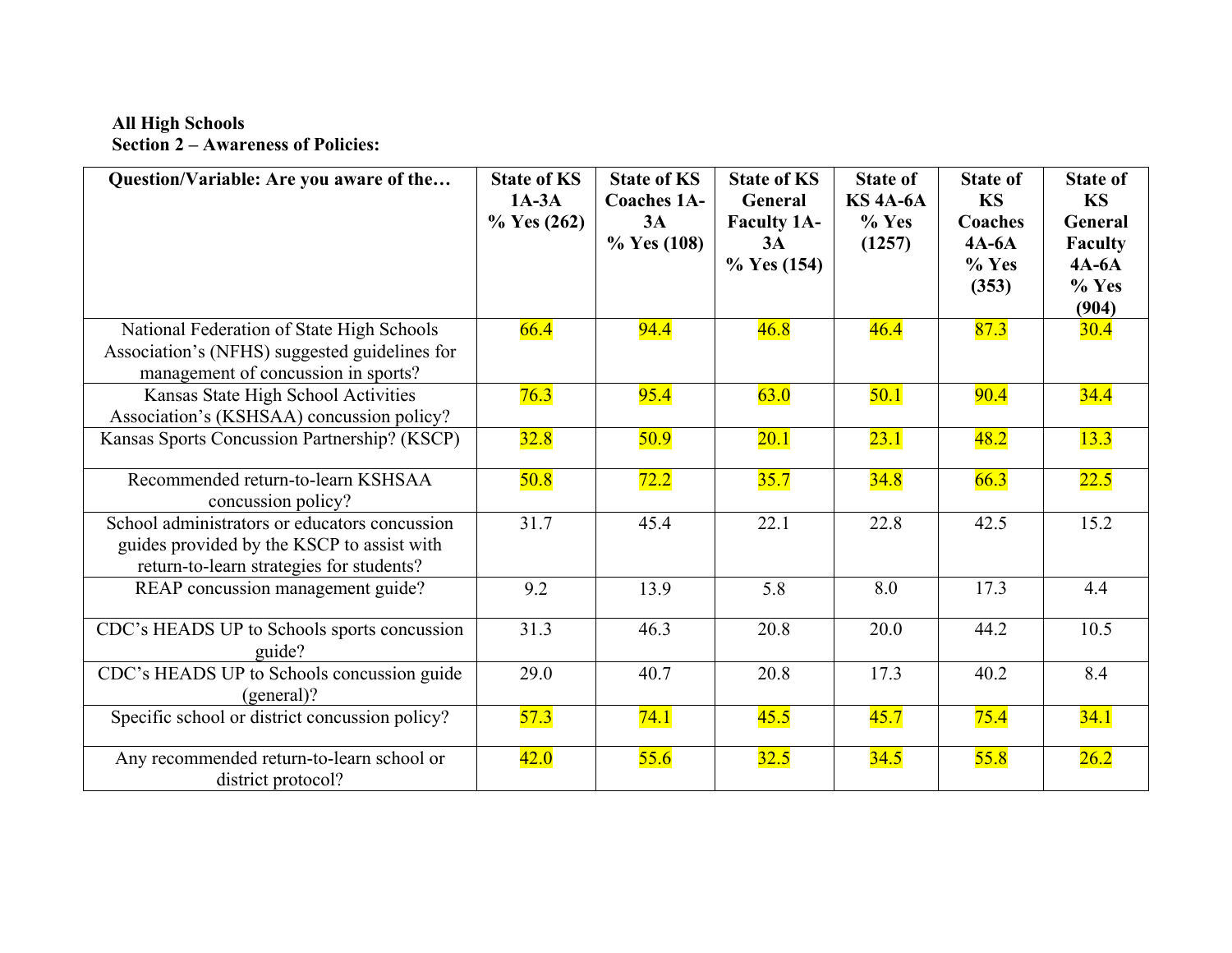# **All High Schools Section 3 – Classroom Observations:**

| <b>Question/Variable:</b>                                                                                          | <b>State of KS</b><br>$1A-3A$<br>$\%$ Yes (262) | <b>State of KS</b><br><b>Coaches 1A-</b><br>3A<br>$\%$ Yes (108) | <b>State of KS</b><br>General<br><b>Faculty 1A-</b><br>3A<br>$\%$ Yes (154) | <b>State of</b><br><b>KS 4A-6A</b><br>$%$ Yes<br>(1257) | <b>State of</b><br><b>KS</b><br>Coaches<br>$4A-6A$<br>$%$ Yes<br>(353) | <b>State of</b><br><b>KS</b><br>General<br><b>Faculty</b><br>$4A-6A$<br>$%$ Yes<br>(904) |
|--------------------------------------------------------------------------------------------------------------------|-------------------------------------------------|------------------------------------------------------------------|-----------------------------------------------------------------------------|---------------------------------------------------------|------------------------------------------------------------------------|------------------------------------------------------------------------------------------|
| Contacted by school personnel about a student<br>attending your class who had been diagnosed with<br>a concussion? | 69.1                                            | 75.9                                                             | 64.3                                                                        | 64.0                                                    | 76.5                                                                   | 59.2                                                                                     |
| Were you asked to monitor the academic<br>performance of that student?                                             | 55.0                                            | 63.9                                                             | 48.7                                                                        | 50.1                                                    | 60.9                                                                   | 45.9                                                                                     |
| Did you see decreases in academic performance<br>from that student suffering from a concussion?                    | 38.9                                            | 38.0                                                             | 39.6                                                                        | 34.8                                                    | 36.8                                                                   | 34.1                                                                                     |
| Have you had a student display or tell you they<br>were experiencing current concussion<br>signs/symptoms?         | 67.2                                            | 73.1                                                             | 63.0                                                                        | 60.0                                                    | 70.5                                                                   | 55.9                                                                                     |
| Have you ever had a student return from a<br>concussion to the classroom with difficulty in<br>learning?           | 44.3                                            | 39.8                                                             | 47.4                                                                        | 44.4                                                    | 43.3                                                                   | 44.8                                                                                     |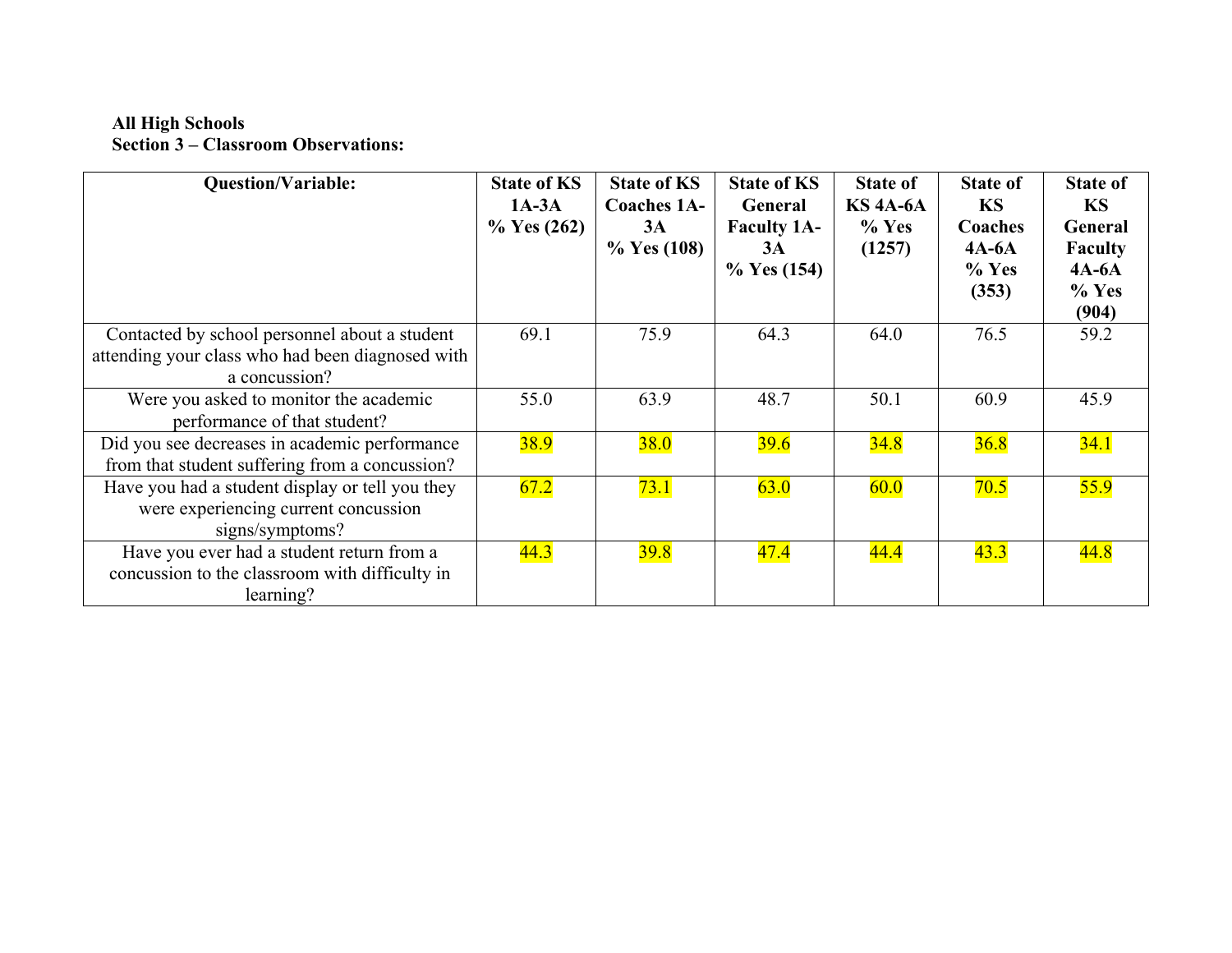# **All High Schools Section 4 – Classroom Accommodations:**

| <b>Question/Variable:</b>                                                                                                                                | <b>State of KS</b><br>$1A-3A$<br>$\%$ Yes (262) | <b>State of KS</b><br><b>Coaches 1A-</b><br>3A<br>$\%$ Yes (108) | <b>State of KS</b><br>General<br><b>Faculty 1A-</b><br>3A<br>$\%$ Yes (154) | <b>State of</b><br><b>KS 4A-6A</b><br>$%$ Yes<br>(1257) | <b>State of</b><br><b>KS</b><br>Coaches<br>$4A-6A$<br>$%$ Yes<br>(353) | <b>State of</b><br><b>KS</b><br>General<br><b>Faculty</b><br>$4A-6A$<br>$%$ Yes<br>(904) |
|----------------------------------------------------------------------------------------------------------------------------------------------------------|-------------------------------------------------|------------------------------------------------------------------|-----------------------------------------------------------------------------|---------------------------------------------------------|------------------------------------------------------------------------|------------------------------------------------------------------------------------------|
| Is there an assigned contact person in your school<br>to authorize classroom accommodations for a<br>student with a concussion?                          | 39.7                                            | <b>38.9</b>                                                      | 40.3                                                                        | 46.2                                                    | 58.6                                                                   | 41.4                                                                                     |
| Are you aware of the KSCP classroom<br>concussion assessment form?                                                                                       | 13.4                                            | 15.7                                                             | 11.7                                                                        | 13.0                                                    | 21.5                                                                   | 9.7                                                                                      |
| If yes, have you ever administered the KSCP<br>classroom concussion assessment form?                                                                     | 2.3                                             | 2.8                                                              | 1.9                                                                         | 8.2                                                     | 9.9                                                                    | 7.5                                                                                      |
| If no, would you consider a tool to isolate<br>different classroom accommodations based on the<br>student's concussion signs/symptoms to be<br>valuable? | 75.6                                            | 81.5                                                             | 83.1                                                                        | 70.6                                                    | 74.8                                                                   | 69.0                                                                                     |
| Ever granted a student classroom<br>accommodations whom was diagnosed with a<br>concussion?                                                              | 70.2                                            | 71.3                                                             | 69.5                                                                        | 58.6                                                    | 68.8                                                                   | 54.6                                                                                     |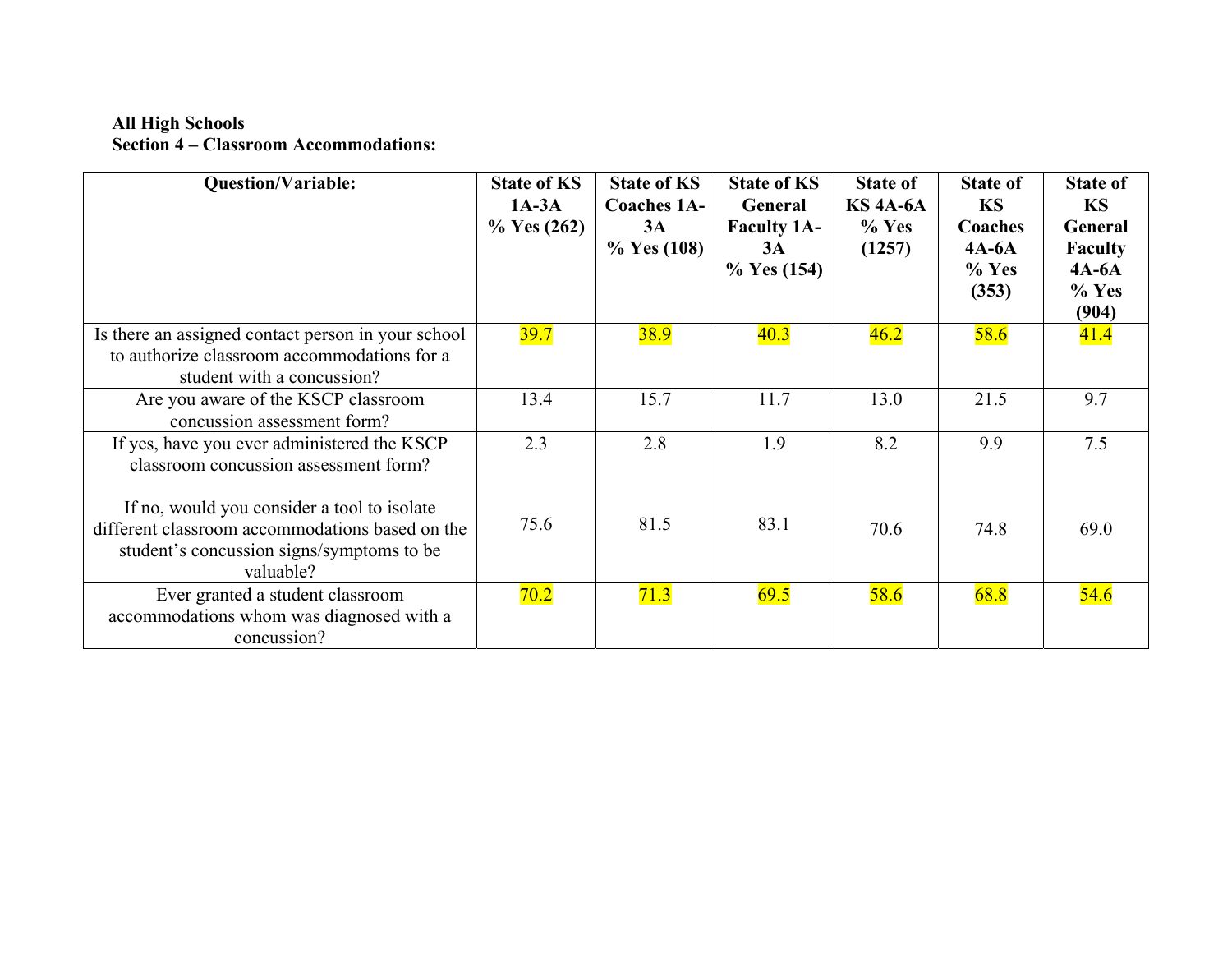# **All High Schools Section 5 – Academic Accommodations**

| <b>Question/Variable:</b>                                                                                                                                    | <b>State of KS</b><br>$1A-3A$<br>$\%$ Yes (262) | <b>State of KS</b><br><b>Coaches 1A-</b><br>3A<br>$\%$ Yes (108) | <b>State of KS</b><br>General<br><b>Faculty 1A-</b><br>3A<br>$\%$ Yes (154) | <b>State of</b><br><b>KS 4A-6A</b><br>$%$ Yes<br>(1257) | <b>State of</b><br><b>KS</b><br>Coaches<br>$4A-6A$<br>$%$ Yes<br>(353) | <b>State of</b><br><b>KS</b><br>General<br><b>Faculty</b><br>$4A-6A$<br>$%$ Yes<br>(904) |
|--------------------------------------------------------------------------------------------------------------------------------------------------------------|-------------------------------------------------|------------------------------------------------------------------|-----------------------------------------------------------------------------|---------------------------------------------------------|------------------------------------------------------------------------|------------------------------------------------------------------------------------------|
| Is there an assigned contact person in your school<br>to authorize academic accommodations for a<br>student with a concussion?                               | 39.7                                            | 40.7                                                             | 39.0                                                                        | 48.8                                                    | 61.5                                                                   | 43.8                                                                                     |
| Are you aware of the KSCP return-to-learn<br>framework?                                                                                                      | 20.6                                            | 31.5                                                             | 13.0                                                                        | 14.9                                                    | 27.5                                                                   | 10.0                                                                                     |
| If yes, have you ever followed the KSCP RTL<br>framework?                                                                                                    | 18.3                                            | 25.9                                                             | 13.0                                                                        | 11.3                                                    | 20.7                                                                   | 7.6                                                                                      |
| If no, would you consider a guide to isolate<br>different levels for return-to-school based on the<br>student's concussion signs/symptoms to be<br>valuable? | 75.6                                            | 67.6                                                             | 81.2                                                                        | 74.0                                                    | 74.2                                                                   | 73.9                                                                                     |
| Are you aware that students with long-term<br>concussion signs/symptoms can be considered for<br>an IEP or 504 plan?                                         | 37.8                                            | 37.0                                                             | 38.3                                                                        | 44.5                                                    | 45.6                                                                   | 44.0                                                                                     |
| If yes, which one would you be most likely to                                                                                                                | 17.9 (IEP)                                      | 20.4 (IEP)                                                       | 16.2 (IEP)                                                                  | 14.2 (IEP)                                              | 15.6 (IEP)                                                             | 13.6 (IEP)                                                                               |
| support or recommend?<br>If no, would using an IEP or 504 be valuable for a<br>student suffering long-term concussion                                        | 46.6(504)                                       | 40.7(504)                                                        | 50.6(504)                                                                   | 59.9 (504)                                              | 58.9 (504)                                                             | 60.3(504)                                                                                |
| signs/symptoms?                                                                                                                                              | 53.8                                            | 50.0                                                             | 56.5                                                                        | 50.5                                                    | 51.0                                                                   | 50.3                                                                                     |